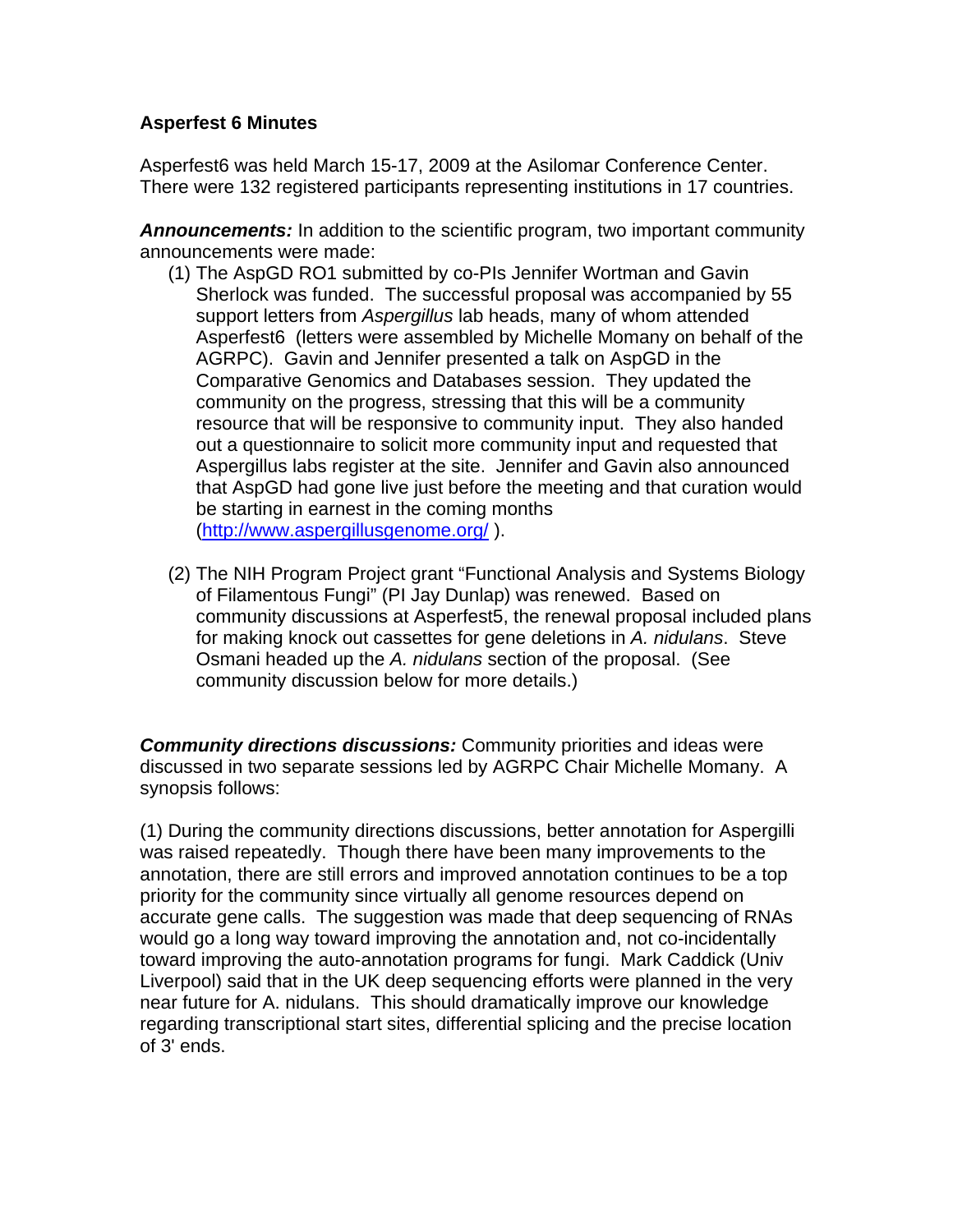(2) Steve Osmani led a spirited discussion of how to proceed with marker selection and construction of knockout cassettes for *A. nidulans*. Steve asked for a show of hands of participants who were using drug selection in *A. nidulans* vs auxotrophic markers. No one reported using drug selection. Many were using nutritional markers. A point was raised that we need "tight" markers so that they can be used for heterokaryon rescue. This point had a lot of support since the ability to rescue heterokaryons gives a major advantage of being able to knockout lethal genes in Aspergilli. Arthur Ram said that they had successfully used drug resistance markers in *A. niger* for het rescue, but no one reported having done it in *A. nidulans*. Bar was mentioned as a good marker, but Michael Hynes pointed out that resistant mutants tended to come up frequently making it unsuitable. Most participants seemed to feel that the pluses of a drug selection were outweighed by the negatives.

The discussion then moved to the specifics of which marker(s) to use. Claudio Scazzocchio raised the issue that some self-sterility had been reported for both *riboB* and *pyrG* mutants. Berl Oakley and Steve Osmani both reported that they had made upwards of 100 knockout mutants using *pyrG* without encountering sterility. Other participants in the discussion suggested that the occasional reports of *pyrG* sterility were probably due to the location of integration rather than to the marker itself. It was also pointed out that FOA could be used with *pyrG* making it possible to remove the marker later if desired. Ultimately, the consensus seemed to be that while the *pyrG* marker was not perfect, it was the best choice given its history of successful use. It was also suggested that a *pyrG*  deletion strain should be used rather than the typical *pyrG898* point mutant. David Canovas proposed that the deletion cassettes should be designed to make it easy to swap out markers for later generation of other strains. Several people commented that the deletions should all be made in the same strain background to make a uniform collection. Others pointed out that this could be done fairly easily through crosses, provided that the appropriate markers were in the initial recipient strain.

The discussion next moved to whether to use the available resources to generate a collection in which all genes were deleted or to pick a subset of genes and also do fusions. Basically the fear was that if we made the entire deletion collection many clones would not be used, but that if we made GFP and S tag fusions available for a subset there would be the potential to do more interesting biology. Many comments were made in support of both models, including the observation that the potential for novel discovery was much higher with a complete KO collection, while the potential for more in depth biology was higher with the subset collection. A vote was taken by show of hands on the two models. The numbers supporting each model were virtually the same.

**Prizes:** Herb Arst presented the Pontecorvo lecture entitled "Calcium: A new Perspective." Randy Berka presented the Novozymes student poster prizes